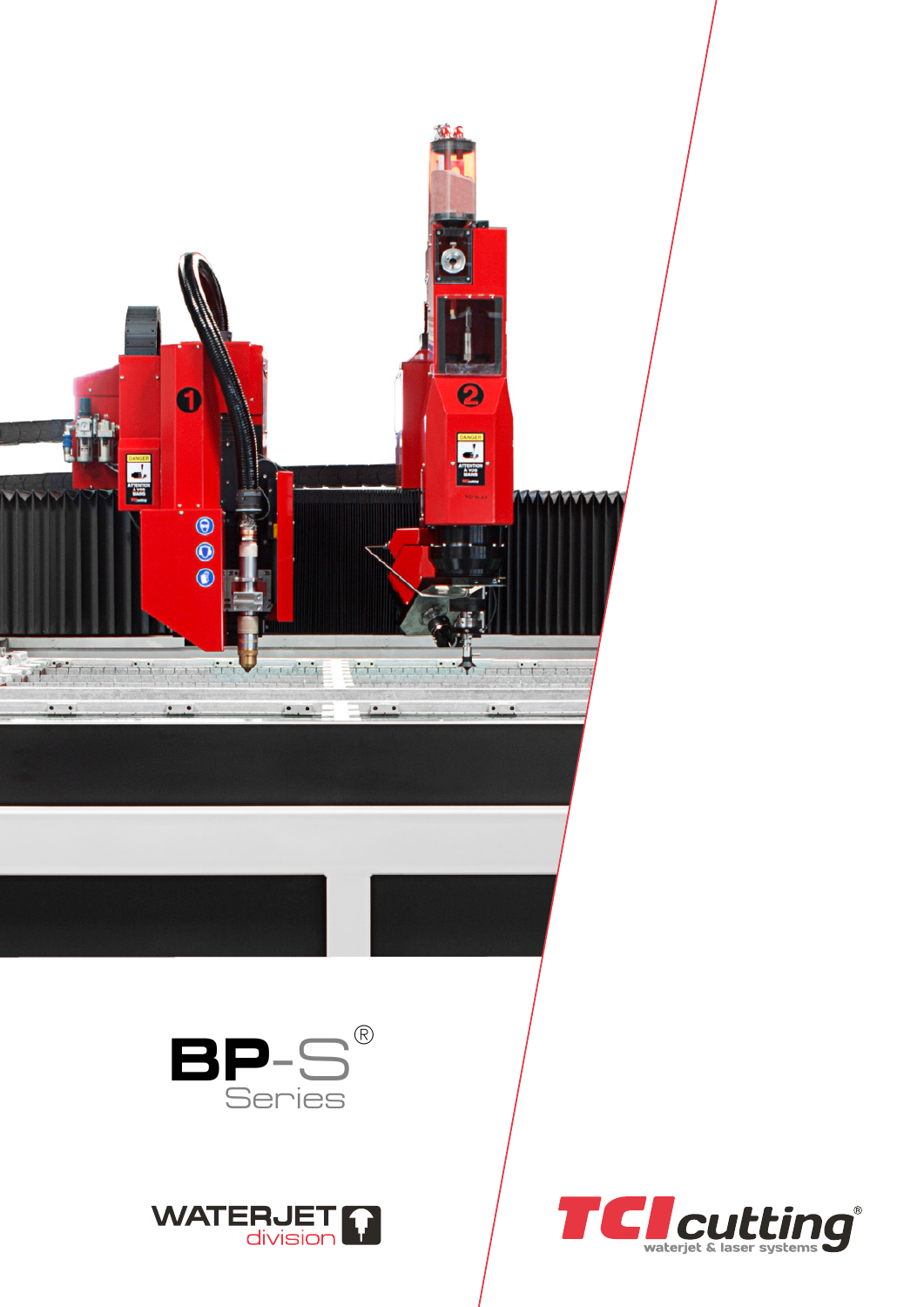



Flexibility and adaptability are key in order to remain competitive in today's market where new challenges are constantly posed. This is why TCI Cutting has developed the BP-H series.

This series is characterized by maximum height control on the Z axis up to 500 mm, resulting in a unique versatility to meet customer requirements.

The possibilities to adapt the configuration to the customer's needs are endless.

| <b>Models</b>    | <b>Dimensions</b> |  |
|------------------|-------------------|--|
| BP-H 3015        | 3000x1500x500 mm  |  |
| BP-H 3020        | 3000x2000x500 mm  |  |
| <b>BP-H 2040</b> | 2000x4000x500 mm  |  |
| <b>BP-H 3060</b> | 3000x6000x500 mm  |  |
| <b>BP-H 3080</b> | 3000x8000x500 mm  |  |
| <b>BP-H 4060</b> | 4000x6000x500 mm  |  |
| <b>BP-H 4080</b> | 4000x8000x500 mm  |  |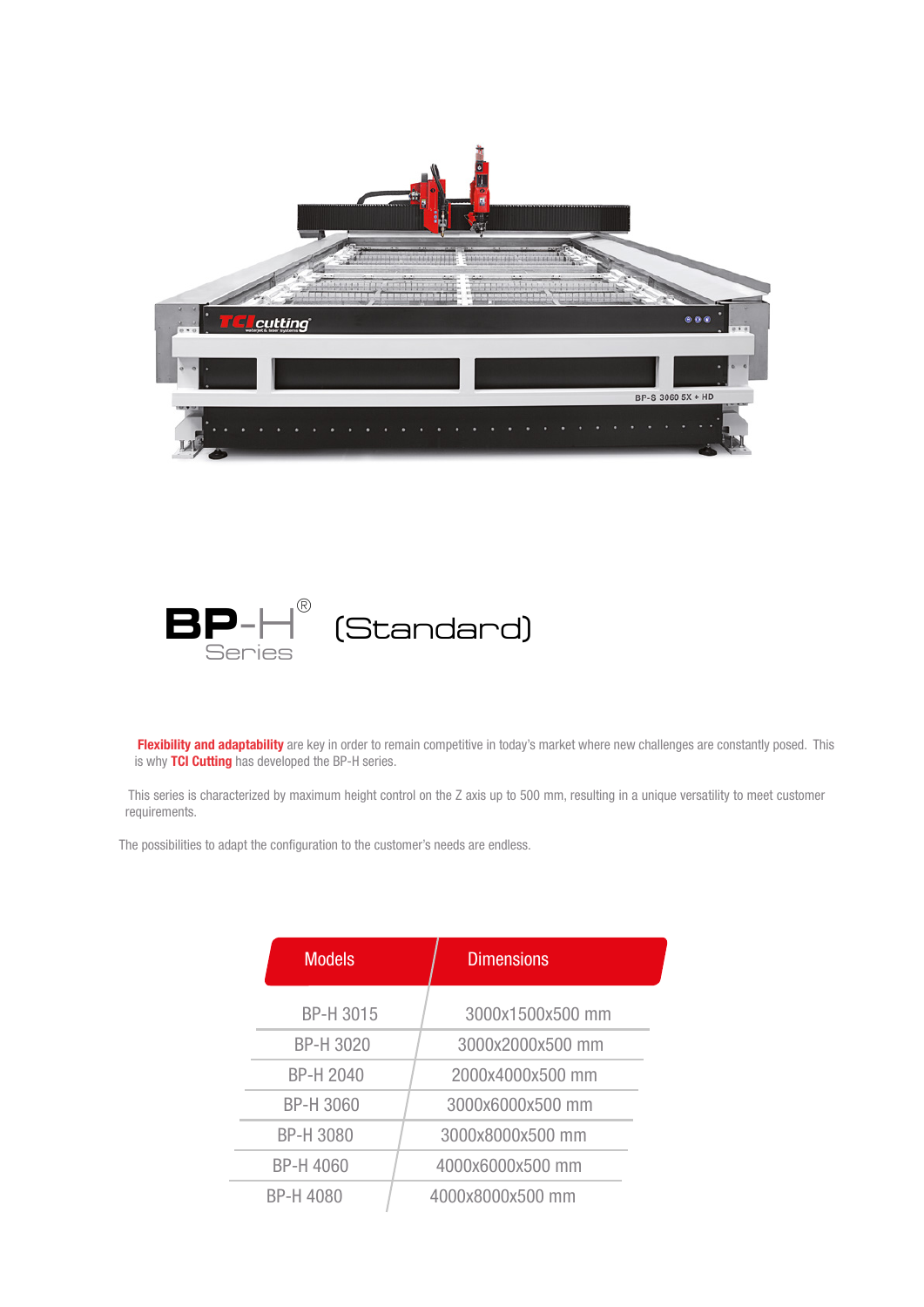



| <b>Characteristics</b>                            |  | <b>Technical Data</b> |  |
|---------------------------------------------------|--|-----------------------|--|
| Maximum thickness of the workpiece                |  | 200 mm                |  |
| Maximum permitted load                            |  | 790 kg/m <sup>2</sup> |  |
| Number of cutting heads                           |  | 1 to 4                |  |
| Maximum number of bridges                         |  | 4                     |  |
| Maximum simultaneous positioning speed            |  | $70 \text{ m/min}$    |  |
| Maximum cutting speed                             |  | $20 \text{ m/min}$    |  |
| Machine tolerance in accordance with VDI/DGQ 3441 |  | $\pm$ 0.05 mm/m       |  |
| Repeatability precision                           |  | $± 0.025$ mm/m        |  |